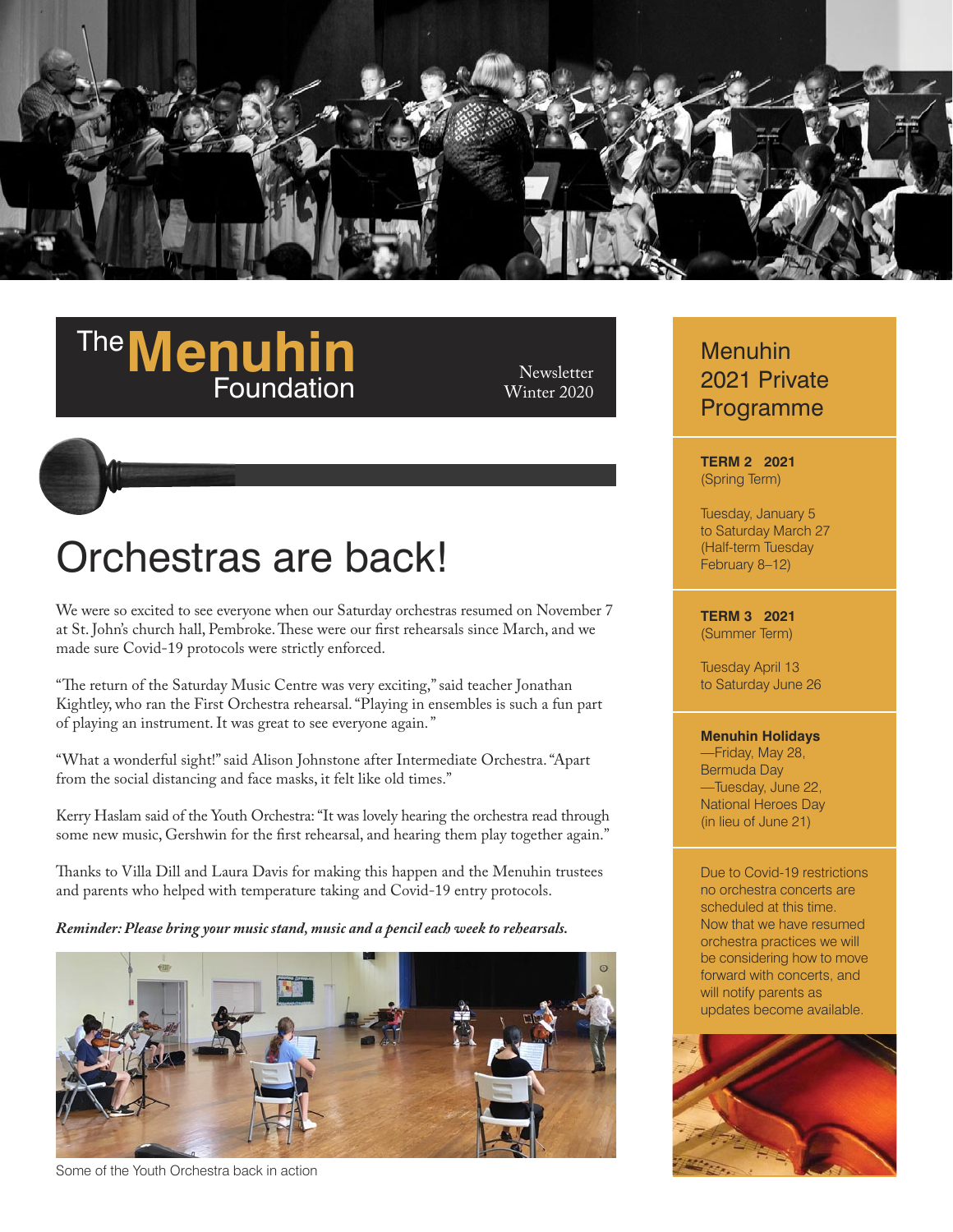# To listen is human, to play is divine

#### **By Alison Black**

One of the single greatest joys of my life has been playing in orchestra. While I love it all—chamber music, playing solo, sight reading gatherings with friends and family there is nothing like the full immersion experience of being onstage with a large group of fellow musicians, all focused on the single point of music making. A full orchestra is a wonderful mixture of instrument families; in addition to the strings there are winds, brass and percussion, with the occasional piano or harp thrown in for good measure. The strings are special in that they are the largest part of the orchestra…in full professional ensembles you will see up to 50 string players moving as one. It's quite a spectacle to see, let alone be a part of.

Orchestra has been a major part of my life since I can remember holding a violin. I remember my first youth orchestra rehearsal as a gawky youngster, sitting at the back of the section with a retired orchestra teacher next to me. I remarked to him that I hardly got any of the notes and he kindly replied, "That's okay, me neither" with a gentle smile. I remember getting to know my peers and having exhilarating performances. Most of all, I remember the absolute awe and wonder at finding myself in the midst of such a vast tapestry of sound, as the art of often long gone composers came to life.

Through orchestra I learned how well people could cooperate to create something beautiful together, and the value of a unified goal. I learned the importance of doing my part for that goal, and the discipline required to do so. I learned that there were those who played better than me and that I played better than some others, and that it just didn't matter in the end; we were all creators.

Orchestras have been adapting to the present Covid-19 situation creatively. After months of wonderful online performances, live performances are starting to come back across the world, with new guidelines. Players and audience members alike must stay 1.5 metres from each other, and wear masks until they are seated. For players this requires a major readjustment of the ears to learn to listen across greater distances. Performances can last an hour with no intermission and can be repeated twice in an evening to bring in more audiences. Where there is a will there is a way!

To those who listen to and love music, I share your passion. But I must also share another truth: that there is simply nothing that beats the actual experience of making music. It is a pleasure like no other. I applaud parents for giving their children this excellent gift of instrumental music; those young players will go on to have wonderful musical experiences throughout their lives.

*Menuhin teacher Alison Black started playing at 14 in her hometown orchestra in Kingston, Ontario. After studies, she was Concertmaster of the Newfoundland Symphony and Sinfonia from 1994–2013, leading the orchestra in summer festivals and collaborations with a number of international artists.* 

## Experiences **Zoom reminders**

• Remember to position your device at eye level as much as possible so you can see it easily during the lesson. Violinists and violists should position themselves so they show a full profile with bow movement and left-hand fingers visible by the teacher.

• Find a quiet spot for your lesson. We've found that noise from TVs or younger siblings carries equally through Zoom and can be distracting, so a quiet space really helps concentration.

• Unpack your instrument, rosin your bow, put on your shoulder rest, pull out your cello spike and get your music ready before the lesson. We know you've heard it before but a little reminder always helps.

• Keep a sharpened pencil near you to mark in fingering and bowing. Have you got one of our beautiful Menuhin pencils? Very classy!

• Think of lighting—your teacher needs to be able to see you. Also, if you are standing/sitting in front of a window for your lesson, please draw the curtains to avoid too much backlighting.

• If your teacher freezes online, please tell them when they return so they can repeat what they were saying.

• Very important—make sure your device is fully charged or keep it plugged in for the lesson. Lots of students waste precious lesson time finding a charger.

• Use a stand. It's much easier to read music and better for your posture. Ask Santa for a music stand for Christmas!

2

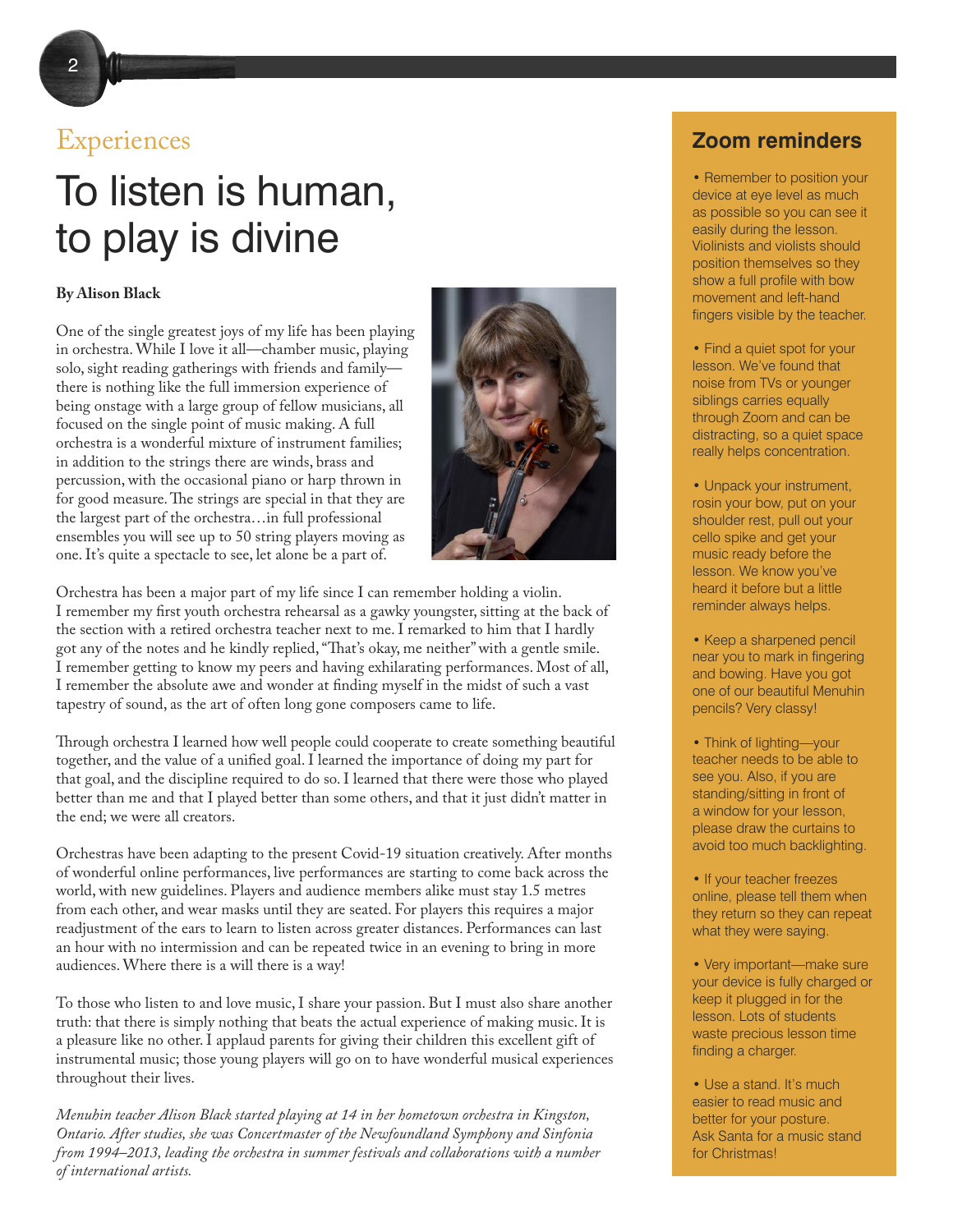# In conversation with…

*In this edition we have two wonderful former Menuhin students. Tiffany Fox is a pillar of Bermuda musical society. Gabriel Jones is a recent Menuhin student, who this summer made a major contribution to Bermuda's official Covid-19 response.*

*Instrumental Music Teacher, CedarBridge Academy; Trustee & Educational Director, Bermuda Youth Orchestra; Violinist, String Collective*

#### **At what age did you begin to learn the violin?**

Ten. My teacher was Sarah Bridgland.

#### **Do you play any other musical instruments?** Piano and viola

#### **Did you play in any Menuhin Orchestras?**

Youth Orchestra. At the time there were only two. I played in the Senior Orchestra for three or four years while at Warwick Academy. I also played in the joint Gilbert Institute/Port Royal school orchestra with Kerry Haslam, Suzanne Dunkerley and Alison Johnstone.

#### **What is your favourite memory from learning with the Menuhin Foundation?**

Travelling to the UK to tour London and Brighton with the Youth Orchestra.

#### **What do you feel are the benefits of learning a musical instrument?**

Learning a musical instrument develops critical thinking, organisational skills, a global mindset and a sense of belonging to a like minded community.

**What advice would you give to current Menuhin Foundation students?**

Practice.Take advantage of



every opportunity to make music with other musicians. Familiarise yourself with best practices so that you can become the kind of musician that best represents what music means in your life.

#### **Which type of music do you enjoy listening to?**

I have *very* eclectic taste.There are very few genres I don't listen to. I love classical when I'm reading or writing, jazz when I'm cooking, '90's R&B or reggae when I'm driving and soca when I'm socialising. But that is by no means an exhaustive list. It would probably be easier to share genres I dislike but I don't want to seem like I'm discriminating (\*cough\* metal and/or mumble rap).

#### **Do you still perform or play for pleasure?**

I perform regularly with String Collective, which is comprised of Jenia Thompson (cello) and Keisha Brooks (violin) who I met through Menuhin, as well as April Maule. You can follow us @StringCollective on Twitter, Facebook and Instagram.

### **Tiffany K. Fox Gabriel Jones**

*Former Orchestra Leader, Menuhin Youth Orchestra*

**When did you start playing the violin? Who was your teacher?** I started at age seven with Charles Knights, who taught me all the way to high school graduation. He remains a great friend and I miss our weekly lessons.

#### **Did you play in orchestras in your community?**

I started in First Orchestra and progressed over the years to Youth Orchestra. I also played in school ensembles at Saltus, which went hand-in-hand with things I learned at Menuhin, where I also won the Menuhin Scholarship.

#### **Do you play any other instruments?**

I studied piano at the Bermuda School of Music from age five. Although it was also an instrument I loved, it wasn't the same as violin, since I couldn't play in orchestras with friends.

#### **What is your favourite memory of learning at the Foundation?**

Most certainly the weekly orchestra sessions. Mr. Knights was a great conductor, and I'm still friends with people I met there. There was a great sense of community and every concert we played in felt special.

#### **What do you feel are the benefits of learning a musical instrument?**

In my opinion, playing an instrument is a great skill that opened a lot of opportunities



for me. There were a lot of unique experiences I wouldn't have been exposed to if it wasn't for music.

#### **What advice do you have for current Menuhin students?**

Practice! Jokes aside, I would say turning up to orchestra practices is the most important thing you can do. They may seem tedious at times, but it's all worth it when you do a great performance at a concert.

#### **Do you still perform or play for pleasure?**

I'm too busy with university at the moment, but I'm always tempted to pick up the violin again! I'm sure it wouldn't take me long to get back into it. The skills we learned at Menuhin will stay with me forever.

#### **What are you doing these days?**

I'm currently in my second year studying Computer Science at the University of Edinburgh. This summer I worked with the Bermuda Government on HealthIQ, creating their COVID symptom reporting website.